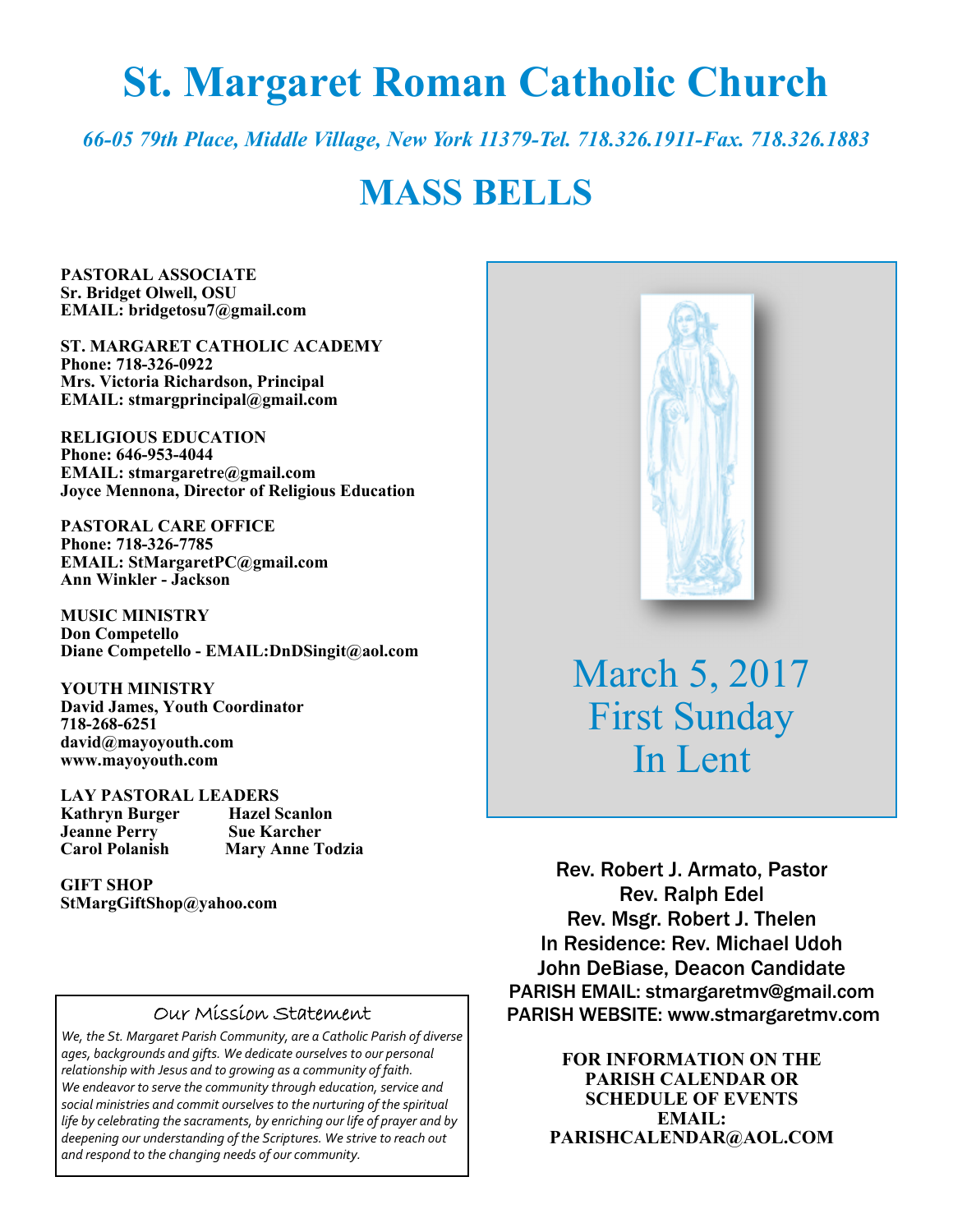### *MASSES FOR THE WEEK*

## **MON. MARCH 6 - LENTEN WEEKDAY**

7:00 Eileen Flynn 9:00 Louis Meyers 6:30PM Stations of the Cross - Italian

#### **TUE. MARCH 7 - STS. PERPETUA AND FELICITY**<br><sup>7:00</sup> Purgatoria Purgatorial Society

9:00 Dominick Sepi

## **WED. MARCH 8 - ST. JOHN OF GOD**

7:00 John Ciorcari 9:00 James Dorsaneo

9:30 Stations of the Cross - English

#### **THU. MARCH 9 - ST. FRANCES OF ROME**  Jimmy Cuggy

9:00 The Pirtz & McDevitt Families

#### **FRI. MARCH 10 - LENTEN WEEKDAY/ ABSTINENCE**

7:00 Erich Steigerwald

- 9:00 Antonino Catalano
- 7:30PM Stations of the Cross English

#### **SAT. MARCH 11 - LENTEN WEEKDAY**

8:30 Collective: Pat O'Brien

- 5:00PM Mary D'Andrea
- **SUN. MARCH 12 SECOND SUNDAY IN LENT**
- 7:30 People of the Parish
- 9:00 Antonino Panepinto/Daniele Bussa/ Pellegrino e Giuseppa Benfari/Salvatore Palmeri/Maria Roccaforte/Antonino Ferruccio/
- 10:30 Louise Moeller/Family Mass
- NOON Anna Nick/Franziska Borrs
- 5:00PM Charles Chiarello

## **REGULAR SCHEDULE OF MASSES & SERVICES**

| <b>SATURDAY VIGIL: 5:00 P.M.</b> |                           |
|----------------------------------|---------------------------|
| <b>SUNDAY:</b>                   | 7:30, 9:00 (Italian),     |
|                                  | 10:30, 12:00 & 5:00PM     |
| <b>WEEKDAYS:</b>                 | Varies (See listing above |
| <b>CONFESSIONS:</b>              | SATURDAY, 4-4:45pm        |
|                                  | or by appointment with    |
|                                  | a priest.                 |

## **PARISH INFORMATION**

**If you're not registered, please stop into the Rectory office. THE PARISH OFFICE is open from Monday through Friday, 9 am to noon and 1 pm to 7:30 pm. Please respect these hours for your Rectory office business. Thank you.** 

**BAPTISMS** take place on the 1st and 3rd Sundays of the month. Please call the rectory for an appointment and to register your child.

**WEDDINGS MUST** be scheduled at least six months in advance by appointment with a priest or a deacon. Please call the rectory office. For marriage preparation information visit www.pre-cana.org.

**THE BEREAVEMENT GROUP** meets on the 1st and 3rd Thursday of the month at 10 am in the Convent meeting room. Call Ann at 718-326-7785.

**NOVENA** to Our Lady of the Miraculous Medal...Mondays after the 9 am Mass.

**MORNING PRAYER** daily from Monday through Friday at 8:45 am.

**BOY SCOUT TROOP #119** meets on Tuesdays from 7:15-9 pm. New members are welcome, age 10 1/2 & up. Call 718-894-4099.

**CUB PACK #119** meets on Mondays from 7-8:30pm. New members welcome, age 6 to 10-1/2. Call 718-894-4099.

**THE ENGLISH CHOIR** rehearses on Tuesday, at 7:30 pm. in the Church.

**THE CHILDREN'S CHOIR** rehearses on Monday, from 6-7 pm in the Church. For more info. DnDSingit@aol.com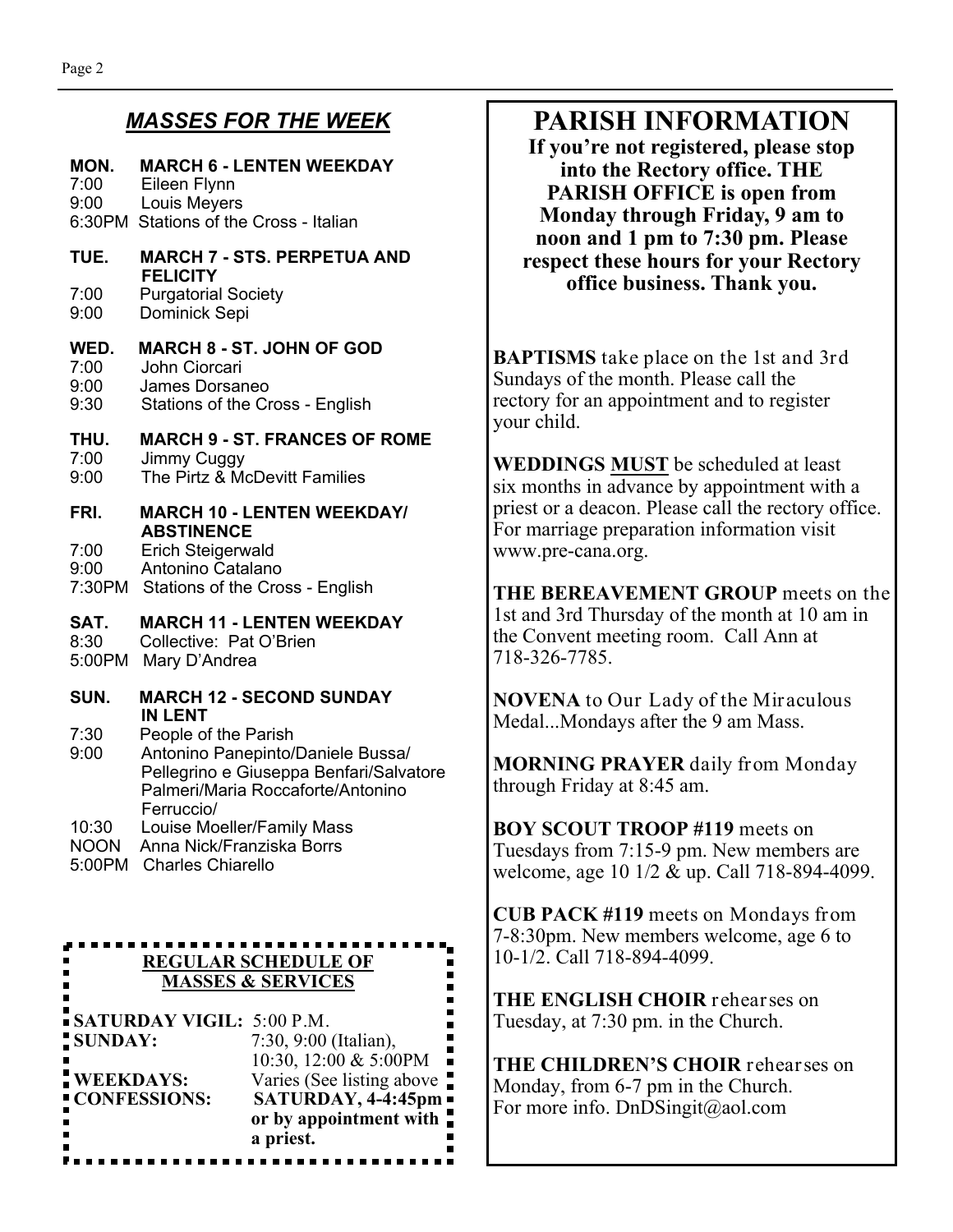## PLEASE PRAY FOR OUR SICK

Karen Guarascio, Connie Faccibene, Eileen Hinrichs, Linda Frazier, Angela Lenihan, Carol Falk, Cari Ann Falk-LoBello, Glen Falk, David J. McConville, Ronald Frazier, John Downer, Robert Sabini, Lee Falk, Patricia Johnson, Scott White, Bob Schaefer, Rose Marie Santos, Bernice Muller, Maria Millocca, Baby McKinley Kelleher, Isabelle Azzaro, Lucy Lento, Sean Harrison, Richard Santangelo, Michael Russo, Frank Cesare, Joseph Simon, Joseph Stubbs, Justin James Quirke, Rose Healy, Parrish Wert, Michael Hirst, Matteo Sabini, Carmen Melendez, Jim O'Driscoll, Jeanette Spartaro, Linda Castagna, Elizabeth Ott, Marion Caracciola, Baby Keila Mary Champoli, Brooke and Alexa Renda, The Ferrugio Family, Dorothy Mai, Marc Gandasegui, Bob & Karen Schaefer, Maureen Harvey, Sandra Slattery,

> *The names will remain for 3 months ONLY, unless you call 326-1911 and ask for conƟnued prayers*

**Prayer Requests Pray for vocations to the Priesthood and Religious Life. Please pray for our men and women from our Parish serving in the defense of our country: Lt. Col. Thomas Frohnhoefer Sgt. Robert A. Domenici** 

*WE RECALL OUR BELOVED DECEASED* 

*Especially, Daniel Fitzgerald, Edward J. Allen May they rest in Christ's Peace!* 

## *MEMORIALS WINE & HOST THIS WEEK*

*are offered in memory of Marilyn DiTizio at the request of The DeSimone Family.* 

## *TABERNACLE LAMP THIS WEEK*

*is lit in memory of Joe & Pat DiChiaro.* 



## *TODAY'S READINGS*

**First Reading** — The man and the woman ate the fruit of the one tree that God had told them to avoid, and their shame overtook them (Genesis 2:7-9; 3:1-7). **Psalm** — Be merciful, O Lord, for we have sinned (Psalm 51).

**Second Reading** — Death reigned from Adam to Moses, but now grace and life abound in Christ Jesus (Romans 5:12-19 [12, 17-19]).

**Gospel** — Jesus was led into the desert by the Spirit and there he fasted for forty days and forty nights (Matthew 4:1-11).

## *READINGS FOR THE WEEK*

| Monday:                               | Lv 19:1-2, 11-18; Ps 19:8-10, 15;               |  |
|---------------------------------------|-------------------------------------------------|--|
|                                       | Mt 25:31-46                                     |  |
| Tuesday:                              | Is 55:10-11; Ps 34:4-7, 16-19; Mt 6:7-15        |  |
|                                       | Wednesday: Jon 3:1-10; Ps 51:3-4, 12-13, 18-19; |  |
|                                       | Lk 11:29-32                                     |  |
| Thursday:                             | Est C:12, 14-16, 23-25; Ps 138:1-3,             |  |
|                                       | 7c-8; Mt 7:7-12                                 |  |
| Friday:                               | Ez 18:21-28; Ps 130:1-8; Mt 5:20-26             |  |
| Saturday:                             | Dt 26:16-19; Ps 119:1-2, 4-5, 7-8;              |  |
|                                       | Mt 5:43-48                                      |  |
| Sunday:                               | Gn 12:1-4a; Ps 33:4-5, 18-20, 22;               |  |
|                                       | 2 Tm 1:8b-10; Mt 17:1-9                         |  |
| <b>SAINTS AND SPECIAL OBSERVANCES</b> |                                                 |  |
| Sunday:                               | First Sunday of Lent                            |  |
| Tuesday:                              | Ss. Perpetua and Felicity                       |  |

|         | Tuesday: Ss. Perpetua and Fell |
|---------|--------------------------------|
|         | Wednesday: St. John of God     |
|         | Thursday: St. Frances of Rome  |
| Friday: | Abstinence                     |
|         |                                |

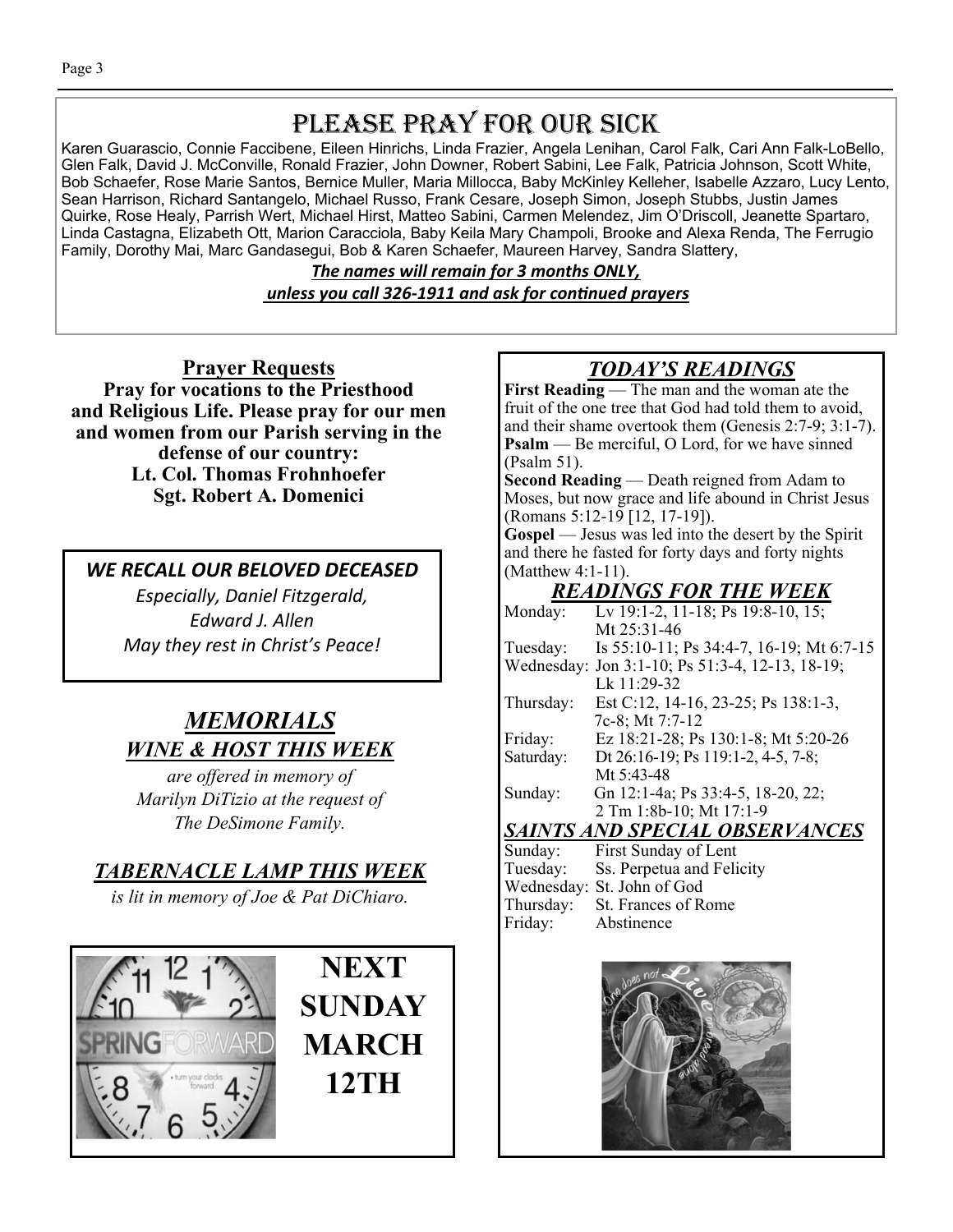#### *TREASURES FROM OUR TRADITION*

 In recent years, there has been a resurgence of interest in various forms of adoration of the Blessed Sacrament. Some people suggest that this recovers an ancient tradition in the Church, when in fact the practice belongs to a later time. The custom of showing the consecrated Host to the people, encased in a vessel called a monstrance, developed in a period of history when even very pious people received Communion only rarely. The opportunity to see the Host raised high above the head of the priest at Mass, or to see the Host exposed outside of Mass, was thought by many to be a form of spiritual Communion. Without question, our Catholic practice of reserving the consecrated Host both for adoration and Communion of the sick and dying is a cherished tradition.

 Over the next few weeks, we'll look at how these traditions developed and how the Church envisions reservation and adoration today. We do this by the light of the liturgical reforms that have restored a heightened appreciation for how receiving the Body and Blood of Christ is central to our worship. "Perpetual Adoration," "Reservation," "Benediction," and "Reposition" are all part of the Catholic vocabulary. Often the terms are misused, and a tangled history—as well as widely varying practices in our parishes—adds to the confusion. Many Catholics today have never participated in Benediction, or even spent time in adoration on Holy Thursday night. There's plenty of interesting history, much of it surprising and challenging, and we will do our best to inform you along the way.

#### **THE ST. VINCENT dePAUL SOCIETY**

is conducting it's 5th Annual Lenten Fundraiser for *Bridge to Life*, a crisis pregnancy center in Queens. This year we are asking for funds to provide pre-natal and post-partum care for the moms and neo-natal care for the newborns. The campaign will run through Good Friday, April 14th. Checks (made out to Bridge to Life) and cash should be placed in the red-printed envelopes on the radiators in Church, and put into the collection baskets. Please make this campaign your Lenten sacrifice. Thank you.

#### **DO YOU HAVE AN IPHONE OR AN ANDROID PHONE?**

Want to keep up with St. Margaret's news? Download our parish app. Daily Mass readings, prayers, bulletins and more. Just text the word "APP" to 88202 or search "My Parish App" in Google Play Store or App Store.



### **SOCIETY OF ST. VINCENT dePAUL GIVES BACK**

St. Margaret Parish should share in the profits for each car, truck or van, running or not. The Society of St. Vincent DePaul will give back to our church \$50/\$100 per vehicle. Maybe you don't have a vehicle, but a family member, friend or neighbor has an old or neglected vehicle in their driveway that they would like to dispose of. Call the Society of St. Vincent dePaul, 718-491-2525. Thank you for your participation.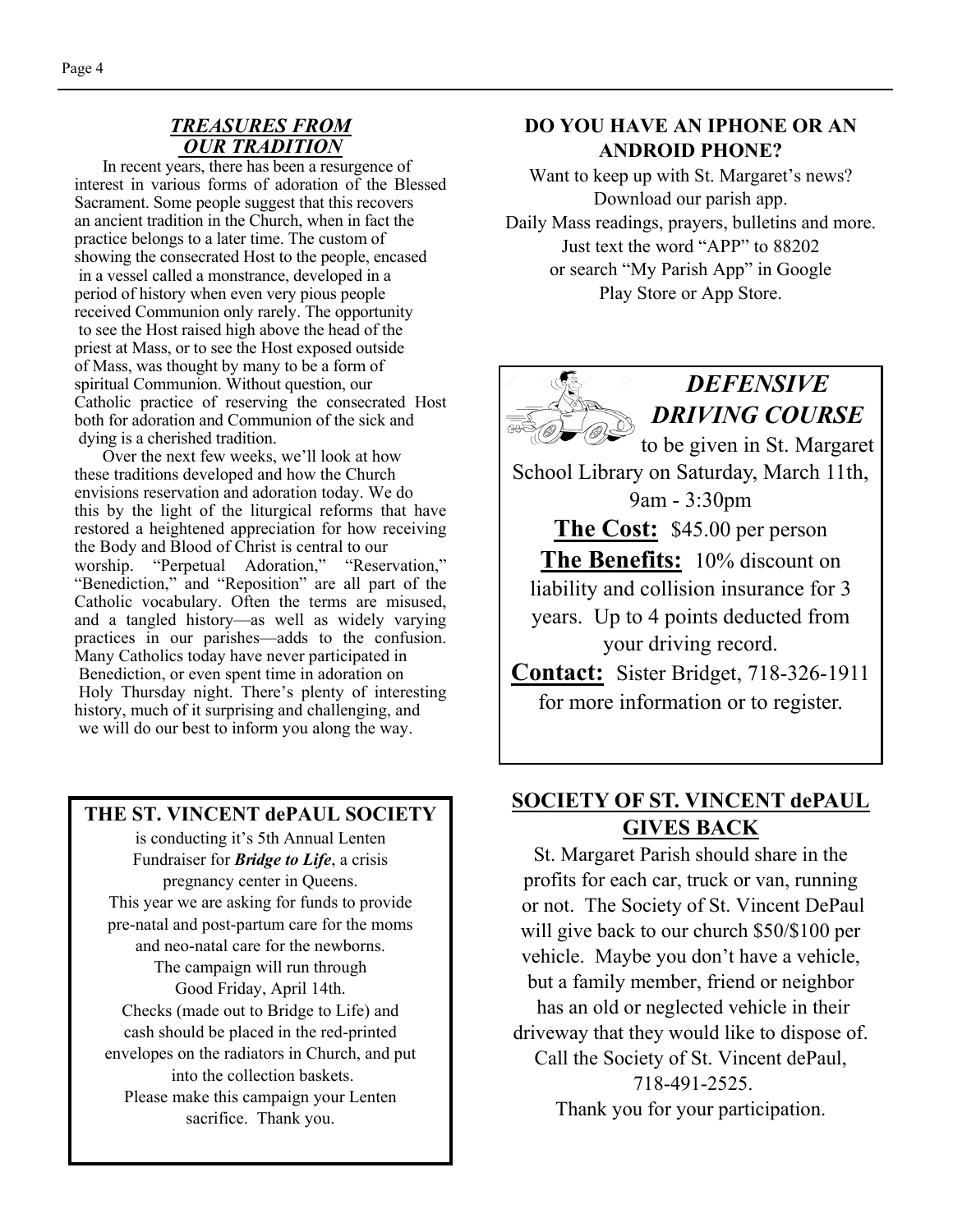#### *STRENGTH AGAINST TEMPTATION*

The first Sunday of the season of Lent always includes a Gospel account of the temptation of the Lord Jesus in the desert by the devil. This year, the story is set against the backdrop of the first reading from Genesis, which recounts the very first temptation by the devil. That story is set in a garden of delight. The Gospel story is set in the desert. As believers, we know that temptation comes our way in our own gardens of delight as well as the deserts of our lives. As Lent begins, our attention is drawn to that temptation within each of us to become like God we want control, power, and answers to all of life's difficult questions. As communities of faith, we are given this season of repentance so that we can join our hearts with others on the difficult journey of conversion. We look to God and to one another for strength against temptation.

#### *APOSTOLATO ITALIANO*

L'Apostolato Nazionale Italiano (NIAC) offrira' una Giornata di Preghiera al Centro Pastorale Immacolata Concezione il Sabato, 18 Marzo, dallel 9:30 della mattina. Consistera di opportunita per preghiera, La Messa, e il Rosario, e presentazioni dal Padre Giacomo Sgroi della Diocese di Monreale in Sicilia. Il costo e \$20 per persona con pranzo caldo incluso, ma *senza trasporto.* Per riservazioni, chiamate Padre Armato prima del 12 Marzo.

#### **THE ST. VINCENT dePAUL SOCIETY**

 will hold their next meeting on Tuesday, March 7th at 9:30am in the Convent meeting room. New members welcome!

**THE ST. VINCENT dePAUL FOOD PANTRY is located at 66-25 79 Place The pantry is open on WEDNESDAY AND SATURDAY from 10am to 12 Noon.** 

### **SAINT MARGARET GIFT SHOP**

open Wednesdays, 12pm - 4pm Saturdays, 4pm - 5pm and Sundays, 9am - 1pm We have a selection of religious goods: Rosaries - Medals - Gifts - Crucifixes Statues - Bibles and other books **AND MORE!** 

If we don't have it, we'll try to get it for you. The Gift Shop is located in the rectory. Please use the red side door in the parking lot. If the door is closed, please knock.



**ST. MARGARET'S YONKERS EMPIRE CITY BUS TRIP Monday, March 20th.** 

The bus will be in front of the Church and will **leave promptly at 9am.** The cost is \$23.00p/p. For reservations/information call **Betty, 718-326-0198 ONE LUCKY PERSON WILL WIN A FREE RIDE ON OUR APRIL TRIP!** 

*"THE LORD, YOUR GOD, SHALL YOU WORSHIP AND HIM ALONE SHALL YOU SERVE."* 

 *Matthew 4:10*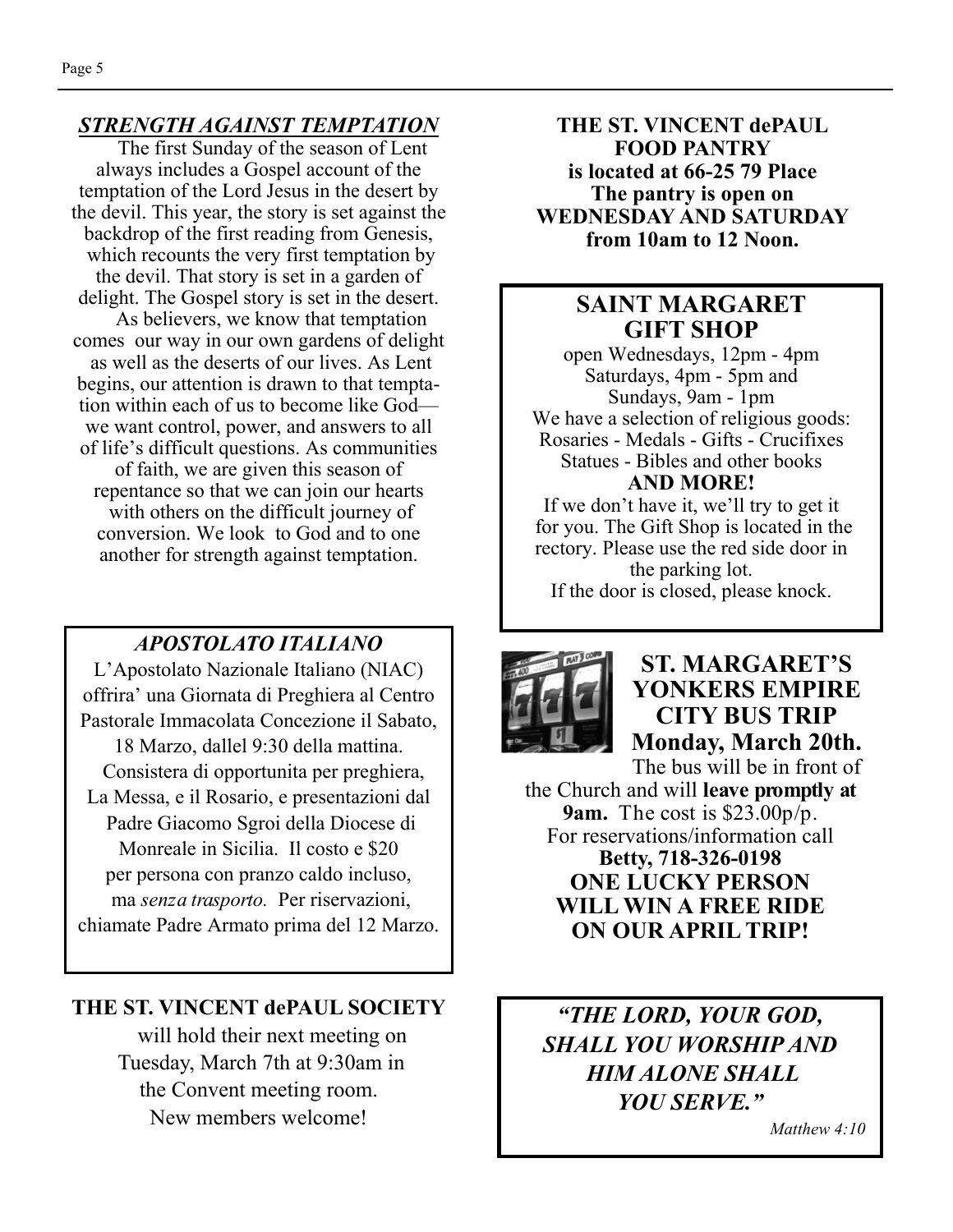# SCHOOL NEWS

Tour Tuesdays...openings for September 2017...call the office to RSVP. Some classes are only taking waiting lists.

Mark your calendars….. Tentatively Designer Bag Bingo on Friday, April 7th. Bonjourney Tribute Band on Friday, April 28th….tickets going on sale soon.

## **GIVE UP YOUR ENVELOPES!**

We invite you to help your parish save money by giving up your offertory envelopes this Lent! Enrolling with *Faith Direct* will provide St. Margaret Parish with consistent support and simplify your giving without the wasteful envelopes. Join us in giving up envelopes this Lenten season!

Visit www.faithdirect.net and use our church code **NY299.** 

Thank you for your continued support of our parish family!

### *YOU'RE INVITED TO CONTINUE ON YOUR LENTEN JOURNEY AT FAMILY MASS*

Sunday, March 12th at 10:30am God's voice speaks to us. He invites us to walk with His Son, Jesus. Be sure to bring a friend and neighbor along on your travels with our Parish Family. (Students: Don't forget your "promise" for the cross)

#### *ST. MARGARET'S LUCKY NUMBER 2017*

| Feb. 16 - | 158 | M. Lindsay (s)      |
|-----------|-----|---------------------|
|           |     | G. Hennessy (b)     |
|           |     | E. Gockley (b)      |
| Feb. 17 - | 633 | No Winner           |
| Feb. 18 - | 179 | D. Berwanger (b)    |
| Feb. 19 - | 469 | No Winner           |
| Feb. 20 - | 718 | R. Weiner (b)       |
| Feb. 21 - | 218 | $B.$ Dell $(b)$     |
| Feb. 22 - | 451 | $D.$ Hennessy $(b)$ |
|           |     | $M/A$ Metzger $(b)$ |
| Feb. 23 - | 787 | No Winner           |

**HELP SUPPORT YOUR PARISH Buy a "LUCKY NUMBER" based on NY State Lottery, every evening of the year.** Single Subscriptions: \$60.00, two or more subscriptions, \$50.00 each. Call Patti C, 718-639-2263 for more information.

## *LENTEN CROSS*

*ASH WEDNESDAY* began the 40 days of *LENT.* The ashes we received are an outward sign that at times, we sin, and a reminder that we are not as close to Jesus as we could be. This new season of *LENT*  gives us the opportunity to ask ourselves "Am I the best Christian I can be"? How often are we given the chance to begin new again? On a personal level, as a family and as Christian community, we can use these forty days to renew our relationship with God and the promises made when we were baptized. Take a moment to look at the large *LENTEN CROSS*  in church. The cross will fill and grow the promises of prayers, acts of kindness and good deeds and so many personal sacrifices made by the young people of our parish. It is a wonderful chance for the students of our Parish Academy and Faith Formation Program to make an effort to be more like Jesus. Watch how the cross will change and grow these 40 days. It's a very big Cross to fill and carry. Encourage the children and pray for their efforts to change and grow in faith and love for Jesus.